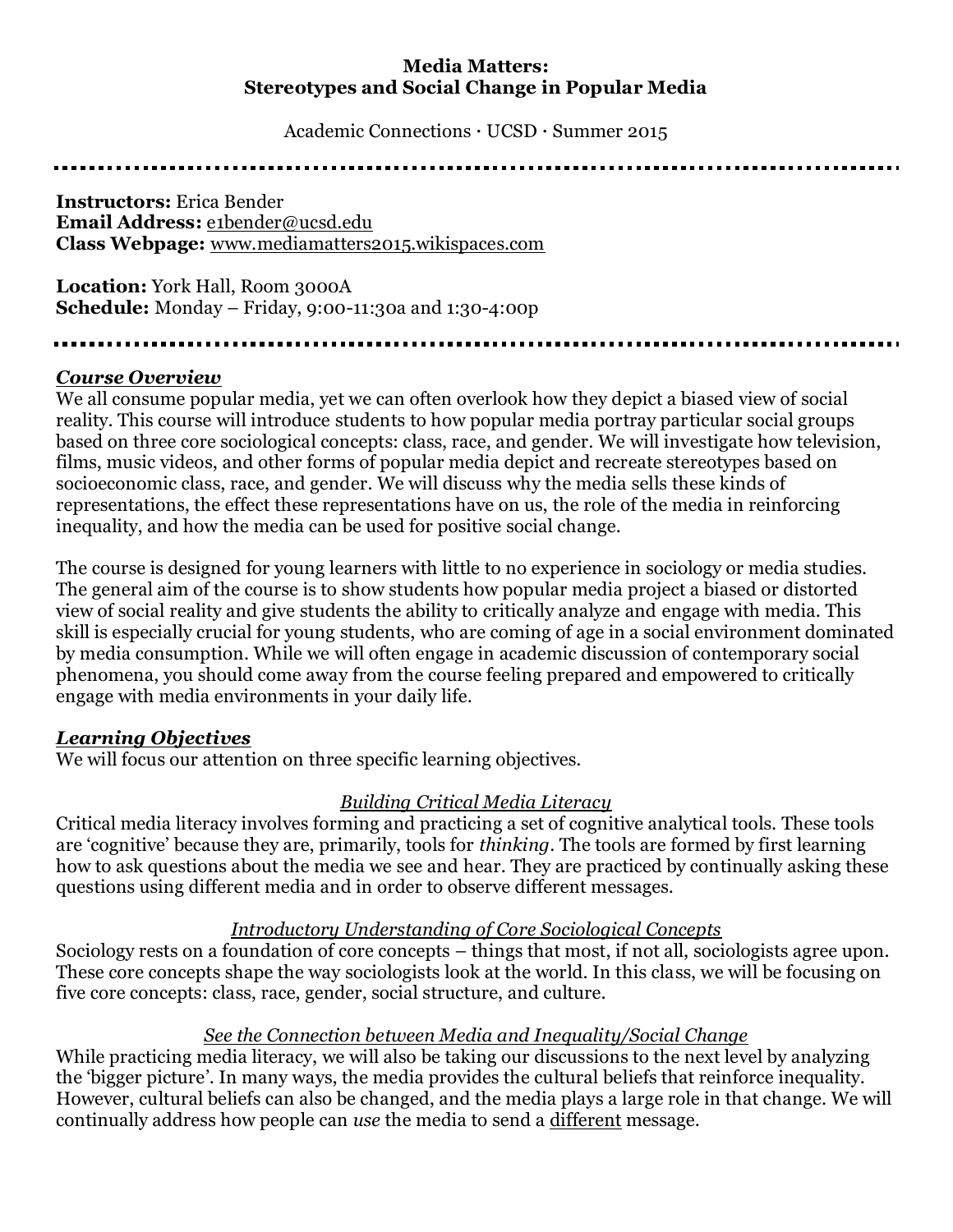# *Homework*

You will have some kind of homework each day. Complete the homework on the day that it is assigned because we will discuss them the *following* day. Homework materials for this class will be available online, through our class wiki. We have posted links or PDF copies of all the required homework to the wiki.

## *Grading & Assignments*

| Attendance, Participation, Preparedness | 35%        |
|-----------------------------------------|------------|
| Weekly Quizzes (3 quizzes, 5% each)     | 15%        |
| <b>Informal Presentation: Class</b>     | 10%        |
| <b>Informal Presentation: Race</b>      | 10%        |
| <b>Informal Presentation: Gender</b>    | 10%        |
| <b>Partner Presentations</b>            | <b>20%</b> |

By far, the most important thing you can do for this class is to be present and prepared. You can show that you are prepared by participating in class discussions. You are required to participate – meaning you need to be engaged with what we are doing in class. This is not the time for you to zone out!

Each week, you will have a quiz on the topics we discussed that week. The quizzes will consist of multiple choice, fill in the blank, and short answer questions. To study for the quiz, you will need to take good notes, review the lecture slides posted online, and do the homework assigned that week.

During each of our segments on class, race, and gender, you will give an *informal* 5-minute presentation on some type of media that you find and analyze outside of class. During the week, as we discuss and analyze different media through the 'lens' of class, race, or gender, you should be keeping an eye out for a piece of media that catches your attention and can also be analyzed through that 'lens'. For example, during the week where we analyze media and race, you may be attracted to a commercial, ad, television show, film, or video game that you think also has some interesting racial representations. Take that piece of media, and analyze it using the Key Questions for Media Literacy (Day 1). Then, you'll come to class and give us an informal, 5-minute presentation of that piece of media. The media text you choose must be recent (within the past 2 years) and must be something you encountered in your own life. That means you should be actively consuming media while at UCSD! Your presentation should:

- 1. Display the piece of media you chose (either something you can pass around or pull up on the laptop/projector)
- 2. Tell us how you would answer the Key Questions
- 3. Pose at least one question about the piece of media (you have considerable flexibility here; it could be a discussion question for your classmates, a question to the makers/actors in the piece of media, wondering if the piece of media did what it was supposed to do, etc.)

At the end of the course, you will present a *formal* presentation with a partner that broadly analyzes some general category of media through the lens of class, race, OR gender. Some examples of 'general category' of media include: commercials for cleaning supplies, 30-minute family sitcoms, FPS video games, YA novels, etc. When choosing a general media category, try to think of something broad enough that there is plenty to study, but avoid something so broad that there would be *too much* to study. For example, if you are really interested in race on television, the category of 'television' is WAY too broad. On the other hand, the category of 'dating/romance reality TV' or 'MTV reality shows' is much more narrow, but still gives you plenty to study. You'll need to study at least 10 "pieces" from your genre and then prepare a presentation that goes over some of the major themes/patterns you see. For this assignment, you can either do the presentation by yourself or with a partner. You will decide your partners during the first week, so that you have plenty of time to decide your general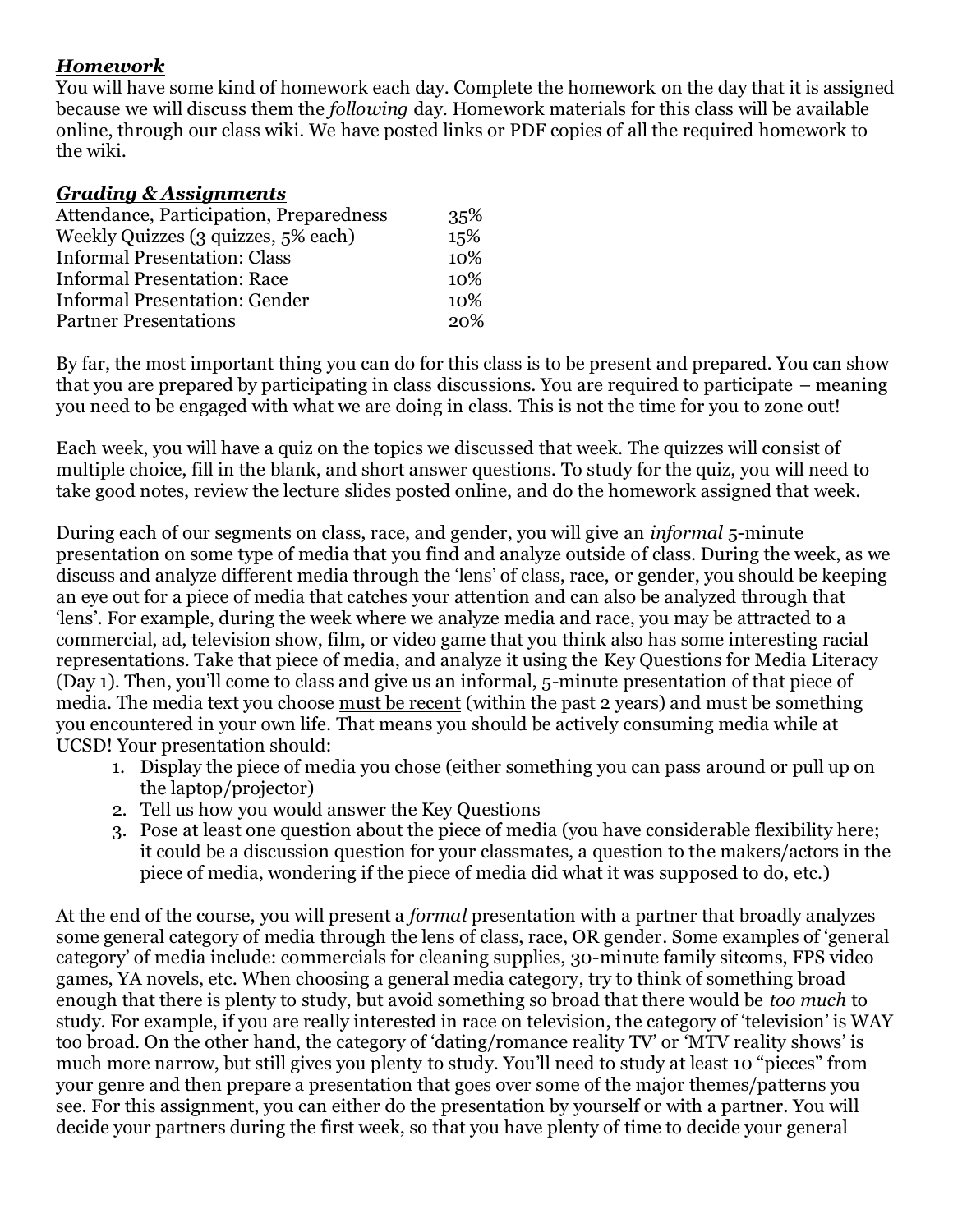category and coordinate. At the end of the final week, you (and your partner) will give a formal 10-15 minute presentation. Your presentation should:

- 1. Introduce us to the general media category you chose and display a few key examples of that category
- 2. Review the sociological perspective of class/race/gender (as applicable)

*Course Schedule*

- 3. Present a broad/general analysis of the media category using the 'lens' of class/race/gender and that integrates the Key Questions
- 4. Give us some conclusions and your impressions of the media category's representation of class/race/gender

| <b>Day</b>              | <b>DATE</b>       | <b>TOPICS</b>                                                            |
|-------------------------|-------------------|--------------------------------------------------------------------------|
| $\mathbf{1}$            | Monday,           | AM: Introduction, overview of course goals, initial discussion           |
|                         | July 13           | PM: Conducting a critical media analysis, Key Questions, media analysis  |
|                         | <b>INTRO</b>      | practice                                                                 |
|                         |                   | Play the SPENT challenge, Read Palmer's "You Get what You Deserve,"      |
|                         |                   | Read Lareau "Unequal Childhoods," Read Khan "Ease of Privilege"          |
| $\mathbf 2$             | Tuesday, July 14  | AM: Intro to Class, class-based inequality, the classless society?       |
|                         | <b>CLASS</b>      | PM: Class reproduction, meritocracy, and cultural capital                |
|                         |                   | Read Eagleson "What Happened to all the Middle Class Sitcoms," Read      |
|                         |                   | Mantsios "Media Magic," Read Schor "New Politics of Consumption,"        |
|                         |                   | Read Zweig "America's Working Class Majority"                            |
| 3                       | Wednesday,        | AM: The invisible poor, the abundant middle class in Sitcoms             |
|                         | July $15$         | PM: Meritocracy and class in reality TV – whose reality?                 |
|                         | <b>CLASS</b>      | Work on presentation and study for the quiz                              |
| $\overline{\mathbf{4}}$ | Thursday          | AM: <b>Informal Presentations &amp; Quiz #1</b>                          |
|                         | July 16           | PM: What are media makers selling and why?                               |
|                         | <b>CLASS</b>      | Play PBS Sorting Game, Watch first two chapters of "Blue Eyes, Brown     |
|                         |                   | Eyes," Read Kozol "Still Separate, Still Unequal"                        |
| $5\overline{)}$         | Friday            | AM: Intro to race, race-based inequality                                 |
|                         | July 17           | PM: Racialism and meaning, stereotypes vs. identities, ascription and    |
|                         | <b>RACE</b>       | assertion                                                                |
|                         |                   | Read Framing and Fear Pts I and II, Read "Who Would You Shoot, Read      |
|                         |                   | excerpt from Entman and Rojecki "Race at the Movies," Read excerpt of    |
|                         |                   | Heider "White News"                                                      |
| 6                       | Monday,           | AM: Old News? Race, crime, and power in mass media news outlets          |
|                         | July 20           | PM: Race and the American blockbuster film                               |
|                         | <b>RACE</b>       | Read "Analyzing Ads: Race," Read "Why I Hate Abercrombie and Fitch"      |
|                         |                   | Read "Cultural Appropriation: The Fashionable Face of Racism," Read      |
|                         |                   | Schor "The Marketing of Cool"                                            |
| $\overline{7}$          | Tuesday,          | AM: Race in advertising - how race shapes our values                     |
|                         | July 21           | PM: What are media makers selling and why?                               |
|                         | <b>RACE</b>       | Watch examples of Gendered Advertising (links on Wiki), Work on          |
|                         |                   | presentation and study for the quiz                                      |
| 8                       | Wednesday,        | AM: <b>Informal Presentations &amp; Quiz #2</b>                          |
|                         | July 22           | PM: Intro to Gender, essentialized difference, Hegemonic Masculinity and |
|                         | <b>RACE &amp;</b> | emphasized femininity                                                    |
|                         | <b>GENDER</b>     | Read excerpt of "An Overview of Sex Inequality at Work," Read Steinem    |
|                         |                   | "Sex, Lies, and Advertising," Watch "Killing Us Softly 4" (link on Wiki) |
| 9                       | Thursday,         | AM: Gender-based inequality                                              |
|                         | July $23$         | PM: Selling Gender in Advertising                                        |
|                         | <b>GENDER</b>     | Homework: Spend some time on the Chapman University website and          |